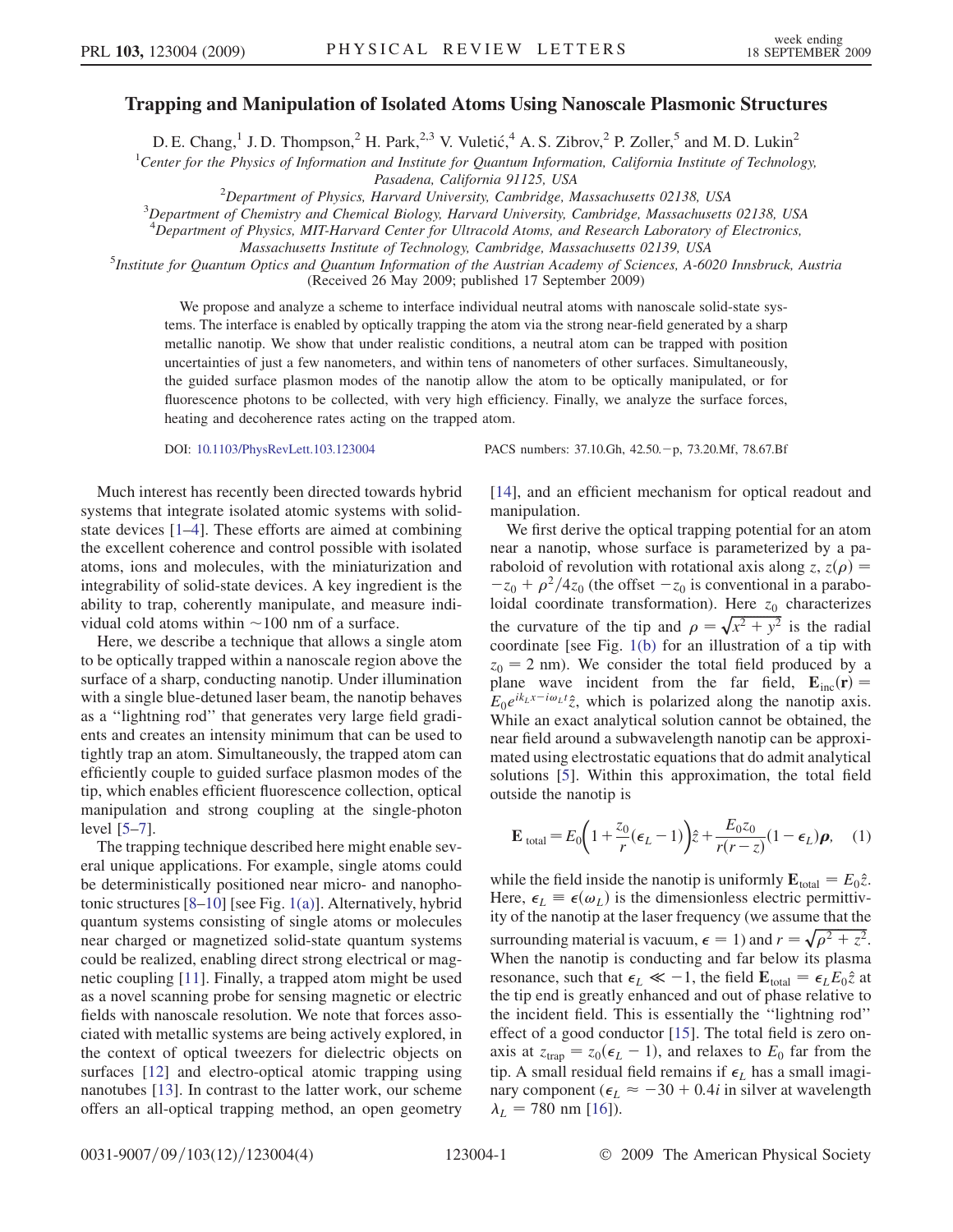

<span id="page-1-0"></span>FIG. 1 (color). (a) Schematic of a single atom tightly trapped near a conducting nanotip. The atom is strongly coupled to single surface plasmons guided by the nanotip, which can be efficiently converted to a single photon in a coupled optical fiber, allowing for efficient manipulation and readout. The atom can be brought within tens of nanometers of other surfaces, which allows it to be interfaced, e.g., with an optical microdisk cavity as shown here. (b) Illustration of a nanotip with  $z_0 = 2$  nm and normalized total field intensity  $|E_{\text{total}}/E_0|^2$ . (c) Typical optical potential (red) and total potential (including van der Waals potential, black) for a Rb atom trapped near a  $z_0 = 2$  nm nanotip. The potentials are normalized by  $U_0 = \hbar \Omega_0^2/\delta$ , the optical potential at infinity. The inset shows the potentials around the trap center in greater detail.

For a simple two-level atom, the field minimum provides a trapping potential when the laser is blue-detuned from the transition frequency  $\omega_a$  ( $\delta \equiv \omega_L - \omega_a > 0$ ), such that the atomic polarizability is negative. Expanding the fields linearly around the trap center, the potential corresponds to that of a harmonic oscillator, whose trapping frequency  $\omega_{T,z}$  along z is given by

$$
\hbar \,\omega_{T,z} = 2 \sqrt{\frac{\hbar \Omega_0^2}{\delta} E_R'},\tag{2}
$$

where  $E'_R = E_R(k_a z_{trap})^{-2}$  is an effective "enhanced" recoil energy relative to the recoil energy  $E_R = \hbar^2 k_a^2 / 2m$  in free space, *m* is the mass of the atom,  $k_a = \omega_a/c$ , and  $\Omega_0$ is the Rabi frequency associated with the incident field amplitude. The ground-state uncertainty of the trap along z is  $a_z = \sqrt{\hbar/2m\omega_{T,z}}$ , while the trap frequency in the radial directions is  $\omega_{T,\rho} = \omega_{T,z}/2$ . Note that the field gradients created by the nanotip strongly enhance  $E'_R$ , such that larger trap frequencies  $\omega_{T,z} \propto 1/|z_{trap}|$  can be obtained for a given input intensity.

A trapped atom can be optically manipulated and read out via efficient coupling to guided surface plasmons (SPs) that propagate along the nanotip surface. Following the ideas of Ref. [\[17\]](#page-3-12), a large coupling strength between a single SP (i.e., a single photon) and single atom results when the atom is placed within the SP evanescent field, due to the subdiffraction limit confinement of the SPs. This yields an enhanced spontaneous emission rate  $\Gamma_{\text{pl}}$  into the SPs over the rate  $\Gamma'$  into all other channels, which can be characterized by an "effective Purcell factor"  $P = \Gamma_{\text{pl}}/\Gamma'$ . The Purcell factor for an atom (emission wavelength  $\lambda_a$  = 780 nm) at position  $z = z_{trap}$  near a silver nanotip is plotted in Fig. [2\(a\)](#page-1-1) as a function of  $z_0$ . The strong coupling regime  $P > 1$  can be achieved over a realistic range of  $z_0$ . Furthermore, the coupling is broadband and due only to the small tip size, and thus no tuning of the nanotip is required for different atomic species.

Surface effects can play an important role in the trap characteristics, since for realistic parameters, the distance  $d = |\epsilon_L| z_0$  between the trap center and tip surface is on the order of tens of nanometers [see Fig. [2\(a\)](#page-1-1)]. Here we analyze several common effects: an attractive van der Waals force from the nanotip, ''patch potentials'' caused by adatoms that modify the total potential experienced by the atom, and ''polarization noise'' in the nanotip that induces both motional heating and hyperfine state flips in a multilevel atom. The van der Waals force can be calculated classically based on the interaction between an oscillating dipole and its own reflected field [[18](#page-3-13)]. Taking the known result for the field reflected from a nanotip [[5](#page-3-2)], the van der Waals potential as  $z \to -z_0$  is given for a two-level atom by  $U_{\text{vdW}}(z) \approx -\frac{3\hbar\Gamma_0}{32k_d^3 d^3}$ , where  $\Gamma_0$  is the free-space spontaneous emission rate. For sufficiently weak optical potentials, the total potential  $U_{\text{opt}} + U_{\text{vdW}}$  may cease to support a trapping minimum. The condition for a trap to exist is approximately

$$
\frac{\Omega_0^2}{\delta} \gtrsim \frac{9\Gamma_0}{32(k_a|z_{\text{trap}}|)^3};\tag{3}
$$

<span id="page-1-2"></span>i.e., the strength of the laser potential should roughly exceed that of the van der Waals force at the trap position. Even if the condition above is satisfied, some probability remains for the atom to tunnel from the local trapping minimum to the surface. However, the tunneling rate is



<span id="page-1-1"></span>FIG. 2 (color). (a) Purcell factor P (averaged over dipole orientations, blue curve) and trap distance to surface  $d$  (green curve) for a  $87Rb$  atom trapped near a silver nanotip, as a function of  $z_0$ , in absence of van der Waals forces. (b) Trap lifetime for various values of trapping frequency  $\omega_{T,z}$  and tip curvature  $z_0$ . The incident trap laser intensity is plotted along the horizontal axis, while the detuning is varied to maintain a given value of  $\omega_{T,z}$ . The black dashed (solid) curve corresponds to  $z_0 = 3$  nm and trap frequency of  $\omega_{T,z} = 10(100)$  MHz, while the red curve corresponds to  $z_0 = 1$  nm and  $\omega_{T,z} = 100$  MHz.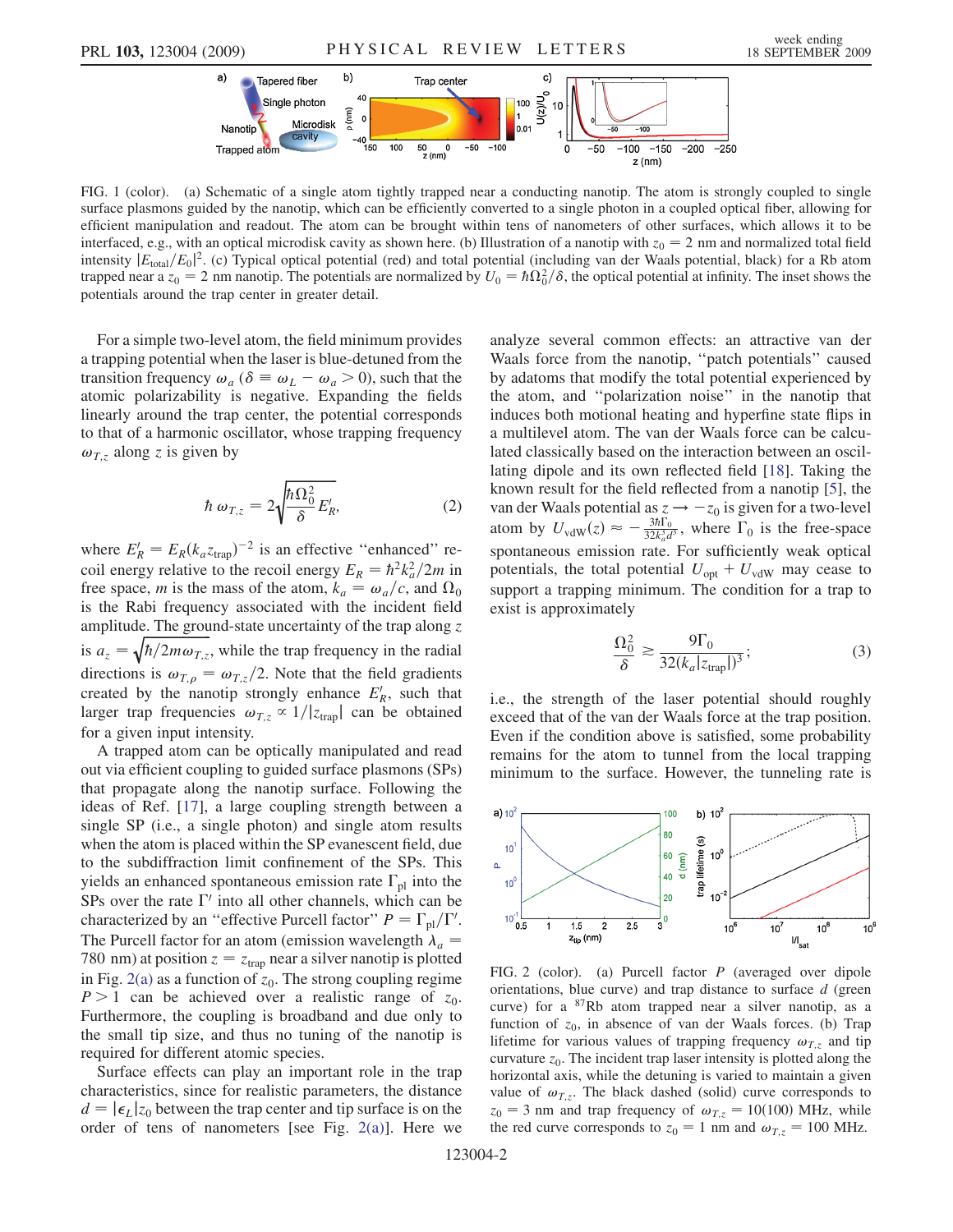exponentially suppressed with barrier height and can be ignored once Eq. ([3\)](#page-1-2) is even moderately satisfied.

A second correction to the potential arises from extra atoms adsorbed on the nanotip surface [\[19\]](#page-3-14). Each adatom obtains a static electric dipole moment  $p_0$  due to its electronic wave function being pulled into or away from the surface, thus producing a small static electric field. Their combined static field  $E_p$  creates an additional "patch" potential for the trapped atom,  $U_p = -(1/2)\alpha_s E_p^2$ , where  $\alpha_s$  is the atomic static polarizability. Assuming that a uniform monolayer of adatoms substitute themselves over some portion of the nanotip surface, we find that the maximum force (i.e., in a worst-case scenario) at a distance *d* away from the nanotip is given by  $F_p(d) \le 0.1 \frac{p_0^2 c_0^2 \alpha}{\epsilon_0^2 d^2 a^4}$ , where  $a$  is the lattice spacing of the nanotip material. For typical dipole moments of  $p_0 \sim 1$  Debye, this force introduces negligible shifts of the trap center and thus will be ignored in our calculations.

Equation [\(3](#page-1-2)) predicts that the minimum incident intensity needed to support a trap rises rapidly with decreasing nanotip size. However, for sufficiently large intensities the laser power absorbed by the nanotip, as determined by the imaginary part of  $\epsilon_L$ , will cause it to melt. Assuming that the nanotip has a good thermal contact conductance (e.g., comparable to achievable values for wires in atom chips [\[20\]](#page-3-15)) with some substrate, we estimate that incident laser intensities exceeding 10 mW/ $\mu$ m<sup>2</sup> can be used for silver nanotips at  $\lambda_L$  = 780 nm [[21](#page-3-16)]. This sets a lower bound for  $z_0$  of several hundred picometers. An upper bound is set by the validity of our electrostatic calculations. Specifically, in a subwavelength region around the end of the tip, the tip profile must appear ''sharp'' (as defined by having a large aspect ratio  $z/2\rho$ , and the trap distance should satisfy  $k_a d \leq 1$ . This places an upper limit to  $z_0$  of several nanometers before higher order electrodynamic terms must be included in the electric field calculation.

We now discuss limitations on atomic coherence times and trap lifetimes. First, the proximity to the surface makes the atom susceptible to magnetic field noise  $\mathbf{B}_N$  induced by material losses in the nanotip. This field noise couples to the electron spin via the Hamiltonian  $V = -\mu_B g_S S$ .  $\mathbf{B}_N(\mathbf{r}, t)$ , resulting in incoherent transitions between ground-state hyperfine levels and jumps between trap motional states. Here  $\mu_B$  is the Bohr magneton and  $g_S$  is the electron spin g factor. An analytical solution for  $\mathbf{B}_N$  cannot be found for the nanotip. However, to estimate its effect, we can consider an atom sitting a distance  $d$  above a semiinfinite substrate of the same permittivity as the nanotip. The hyperfine transition rate  $\Gamma_{\Delta F, \text{mag}}$  and motional jump rate  $\Gamma_{\text{jump,mag}}$  due to magnetic noise in this case are  $\Gamma_{\Delta F, \text{mag}} \propto \frac{(\mu_0 \mu_B g_S)^2}{\hbar^2 \rho d} k_B T$ ,  $\Gamma_{\text{jump,mag}} \propto \Gamma_{\Delta F, m} (a_z/d)^2$  [\[22\]](#page-3-17) where  $\rho$  is the resistivity of the nanotip. We note that the semi-infinite substrate over estimates the amount of polarizable material and that for realistic tips the noise should be reduced by a factor of order  $\sim (z_0/z_{trap})^2$ . The hyperfine transitions result only in a loss of internal atomic coherence, since all hyperfine states can be trapped in the optical fields. In the following we assume that the nanotip roughly sits at room temperature,  $T \sim 300$  K.

Analogous processes occur due to inelastic scattering of photons from the trapping field. Because of the tight trap confinement, the change in motional state primarily consists of events where a single phonon is added or subtracted, in analogy with heating of ions in the Lamb-Dicke limit [[23](#page-3-18)]. For a two-level system, we find from second-order perturbation theory [\[24](#page-3-19)[,25\]](#page-3-20) a jump rate

$$
\Gamma_{\text{jump,opt}} \approx \Gamma_{\text{total}}^{(z)} \frac{E_R'}{\hbar \omega_{T,z}} \frac{\Omega_0^2}{\delta^2},\tag{4}
$$

where  $\Gamma_{\text{total}}^{(z)}$  denotes the total spontaneous emission rate for a dipole oriented along the nanotip axis. Note that the enhanced recoil energy  $E'_R$  yields a larger heating rate as compared to free space. Photon scattering also results in hyperfine transitions, which we calculate using analogous techniques [\[25\]](#page-3-20). An additional source of heating is laser shot noise, which causes fluctuations in the trap frequency  $\omega_T$ . For a laser beam focused to  $\sim \lambda^2$ , however, this heating is smaller than  $\Gamma_{\text{jump,opt}}$  by a factor  $\sim (a_z/d)^2$ .

As a numerical example, we now consider the trapping of individual <sup>87</sup>Rb atoms ( $\lambda_a \sim 780$  nm for the D2 line,  $\Gamma_0 \sim 38 \text{ MHz}$ , saturation intensity  $I_{\text{sat}} \sim 1.7 \text{ mW/cm}^2$ ) near a silver nanotip. For the nanotip heating rates calculated previously, laser intensities of up to  $I \sim 10^9 I_{\text{sat}}$  can be realized. In these examples, both the complex value of  $\epsilon_L$ and the multilevel atomic structure of Rb have been fully accounted for (i.e., the optical interactions include the atomic fine structure, and are averaged over all magnetic states  $m_F$ ). In Fig. [2\(b\)](#page-1-1) we plot the trap lifetime for various values of  $\omega_{T,z}$  and  $z_0$ . The incident field intensity is shown along the horizontal axis, while the detunings are varied to keep  $\omega_{T,z}$  fixed. The black dashed (solid) curve corresponds to a nanotip of  $z_0 = 3$  nm and trap frequency of  $\omega_{T,z} = 10(100)$  MHz, while the red curve corresponds to  $z_0 = 1$  nm and  $\omega_{T,z} = 100$  MHz. Note that  $\omega_{T,z} =$ 100 MHz yields a ground-state localization of  $a_z \sim$ 2 nm. The van der Waals force is included in the total potential, and the trap lifetime is the time it takes for the atomic energy to exceed the depth of the total potential, using the jump rates calculated previously and assuming a fully harmonic potential. This estimate should remain qualitatively correct for real potentials which are anharmonic far from the center, since the predicted heating rates  $dE/dt \sim \hbar \omega_{T,z} \Gamma_{\text{jump}}$  are independent of trap frequencies. In Fig. [2\(b\),](#page-1-1) the regime of linear scaling of the lifetime with intensity (keeping  $\omega_{T,z}$  fixed) indicates that the heating is dominated by optical scattering as in a conventional optical dipole trap. For the  $\omega_{Tz} = 10$  MHz curve, trap lifetimes  $e$  exceeding  $\sim$ 1 s can be readily achieved, with saturation in the lifetime occurring as heating via magnetic field noise becomes comparable. The decrease in lifetime at larger intensities (and detunings) is due to the frequency depen-